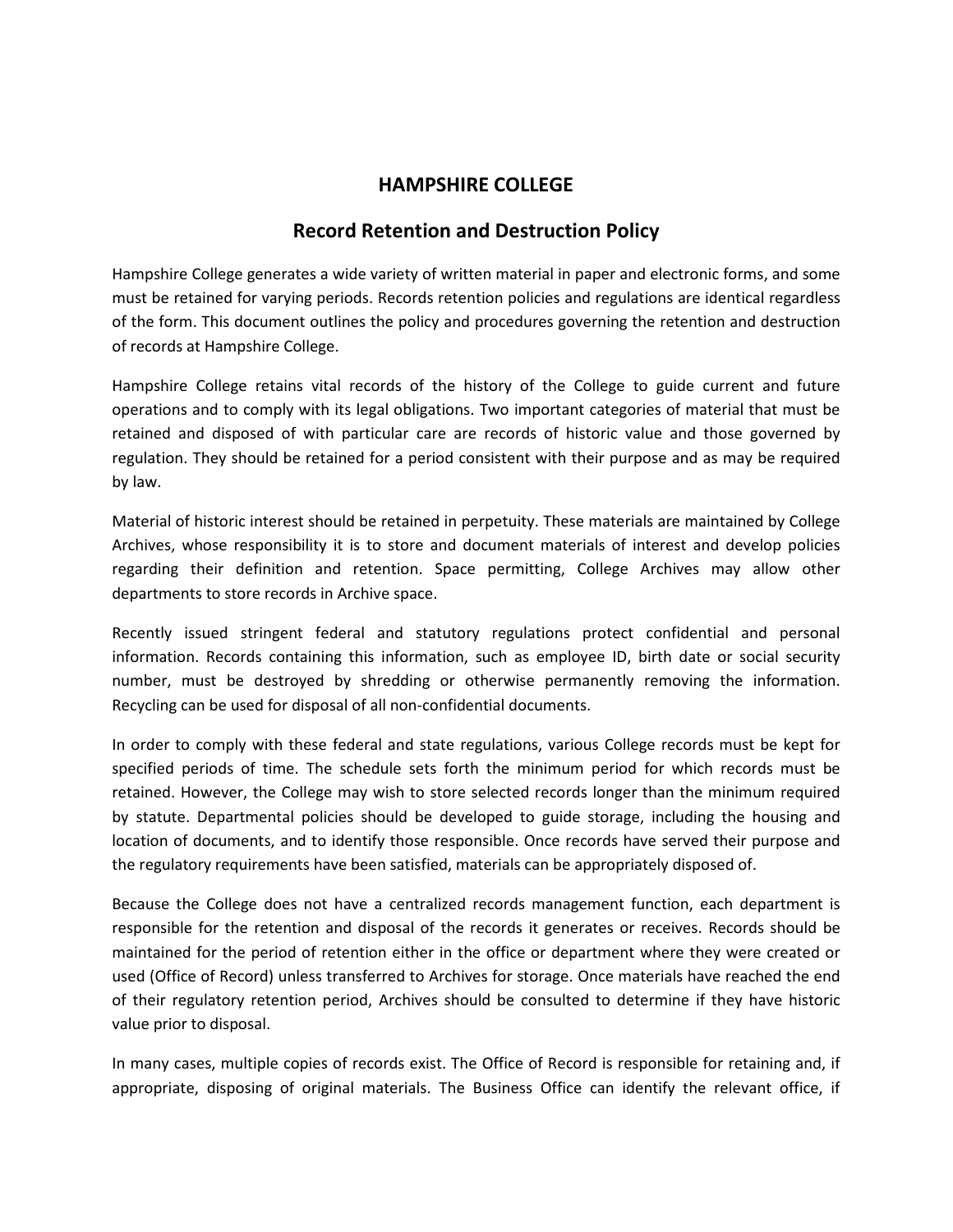necessary. Other copies should be retained or disposed of at the discretion of the user, with appropriate consideration given to the safeguarding of private and confidential information. For example, a number of offices have copies of Board of Trustees minutes and other materials. The Secretary to the Board is the Office of Record and responsible for insuring that the materials are retained and disposed of at the appropriate time. That office will consult with College Archives about any materials that might be archived.

If an office is notified that records are required or subpoenaed for any claim or governmental action, the department is responsible for and required to work with the College to provide said records and to ensure that the records are not disposed of. Failure to comply may result in personal civil or criminal liability per government statute.

The following schedule identifies the various documents that are subject to regulation, the statutory retention requirement, the College's retention policy and the office of record.

Questions concerning this policy should be directed to the College Risk Manager or the College Archivist.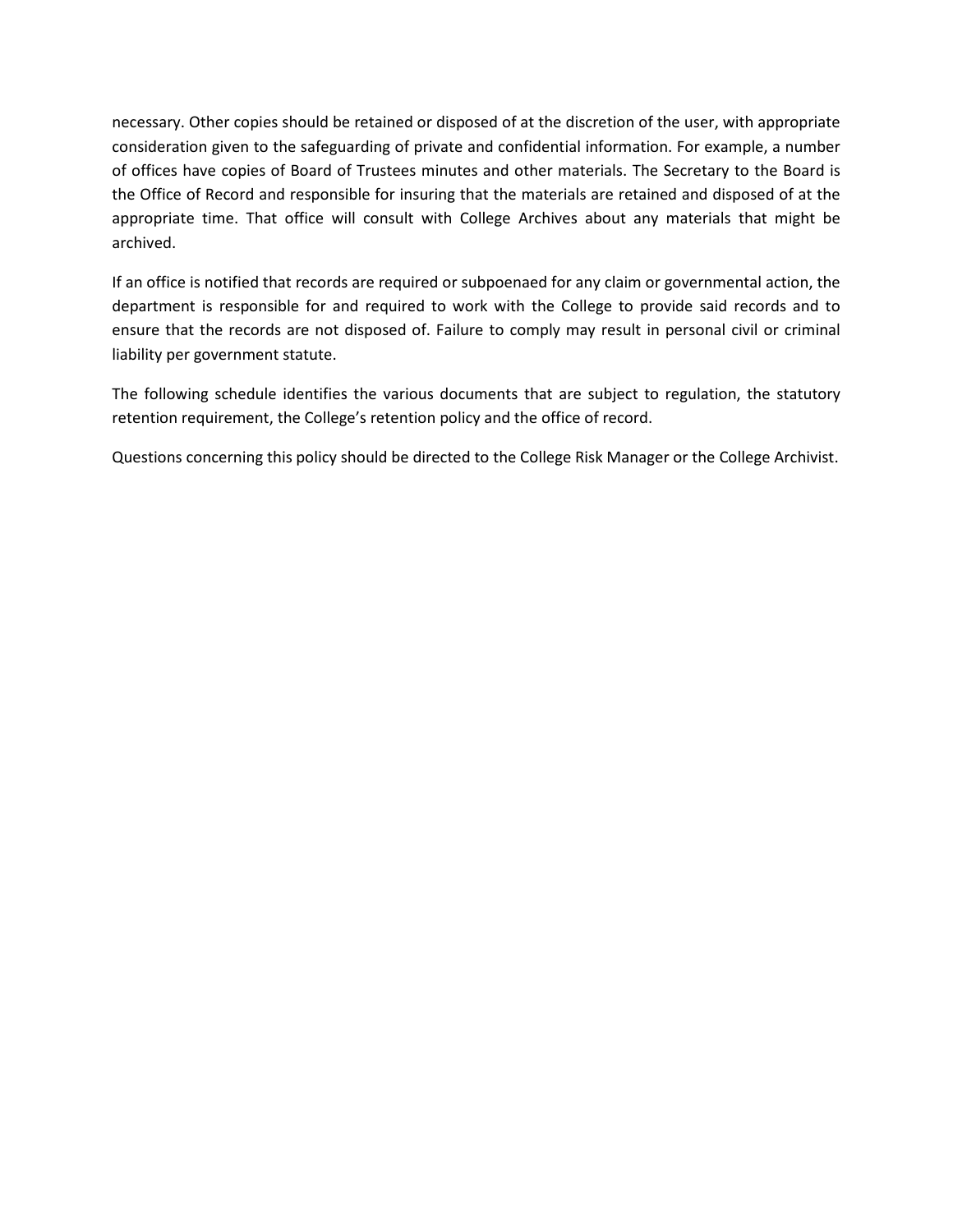| <b>HAMPSHIRE COLLEGE</b><br><b>RECORDS RETENTION SCHEDULE</b> |                         |                   |  |
|---------------------------------------------------------------|-------------------------|-------------------|--|
|                                                               |                         |                   |  |
|                                                               | <b>Retention Period</b> |                   |  |
| <b>Document</b>                                               | <b>Statutory</b>        | <b>College</b>    |  |
| <b>GENERAL</b>                                                |                         |                   |  |
| Licenses                                                      | Active+6 years          | Active+6 years    |  |
| Leases                                                        | Active+ 6 years         | Active+ 6 years   |  |
| <b>Contracts and Agreements</b>                               | Active+6 years          | Active+6 years    |  |
| <b>Sales/Gift Transaction Documentation</b>                   | Current+5 years         | Current+5 years   |  |
| Inventory                                                     | Current+5 years         | Current+5 years   |  |
| <b>SECRETARY TO THE BOARD</b>                                 |                         |                   |  |
| Articles of Incorporation                                     | Permanent               | Permanent         |  |
| Charter                                                       | Permanent               | Permanent         |  |
| By-laws                                                       | Permanent               | Permanent         |  |
| <b>Board of Trustees Meeting Minutes</b>                      | Permanent               | Permanent         |  |
| <b>Trustee Committee Meeting Minutes</b>                      | Permanent               | Permanent         |  |
|                                                               |                         |                   |  |
| <b>DEAN OF FACULTY</b>                                        |                         |                   |  |
| <b>Patent and Trademark Records</b>                           | Active+ 6 years         | Active+ 6 years   |  |
| <b>Government Grant Files</b>                                 | Active+3 years          | Active+3 years    |  |
| <b>ADMINISTRATIVE SYSTEMS</b>                                 |                         |                   |  |
| <b>Employee Directories</b>                                   | 5 years                 | 5 years           |  |
| <b>Email Backup Tapes</b>                                     | none                    | 1 year            |  |
| <b>INSTITUTIONAL RESEARCH</b>                                 |                         |                   |  |
| <b>IPEDS</b>                                                  |                         |                   |  |
|                                                               | 3 years                 | 3 years           |  |
| IPEDS (if charge of discrimination filed)                     | until disposition       | until disposition |  |
| <b>REGISTRAR</b>                                              |                         |                   |  |
| Name Change Authorization                                     | Enrolled+ 6 years       | Enrolled+6 years  |  |
| <b>STUDENT FINANCIAL SERVICES</b>                             |                         |                   |  |
|                                                               |                         |                   |  |
| Ledgers and Transaction Journals                              | Permanent               | Permanent         |  |
| Cash Receipts                                                 | Current+4 years         | Current+4 years   |  |
| A/R Detail Batch Reports                                      | Current+4 years         | Current+4 years   |  |
| A/R Student Class Folders                                     | Current+4 years         | Current+4 years   |  |
| A/R Interfaces                                                | Current+4 years         | Current+4 years   |  |
| <b>Deposit Tickets</b>                                        | Current+4 years         | Current+4 years   |  |
| Journal Entry Detail                                          | Current+4 years         | Current+4 years   |  |
| <b>Batch Updates</b>                                          | 1 year                  | 1 year            |  |
| <b>Student Loan Transaction Journals</b>                      | Permanent               | Permanent         |  |
| <b>Balancing Reports</b>                                      | Permanent               | Permanent         |  |
| <b>Aging Reports</b>                                          | Permanent               | Permanent         |  |
| <b>STUDENT EMPLOYMENT</b>                                     |                         |                   |  |
| <b>Student Employment Agreements</b>                          | 6 years                 | 6 years           |  |
| <b>Student Job Descriptions</b>                               | 6 years                 | 6 years           |  |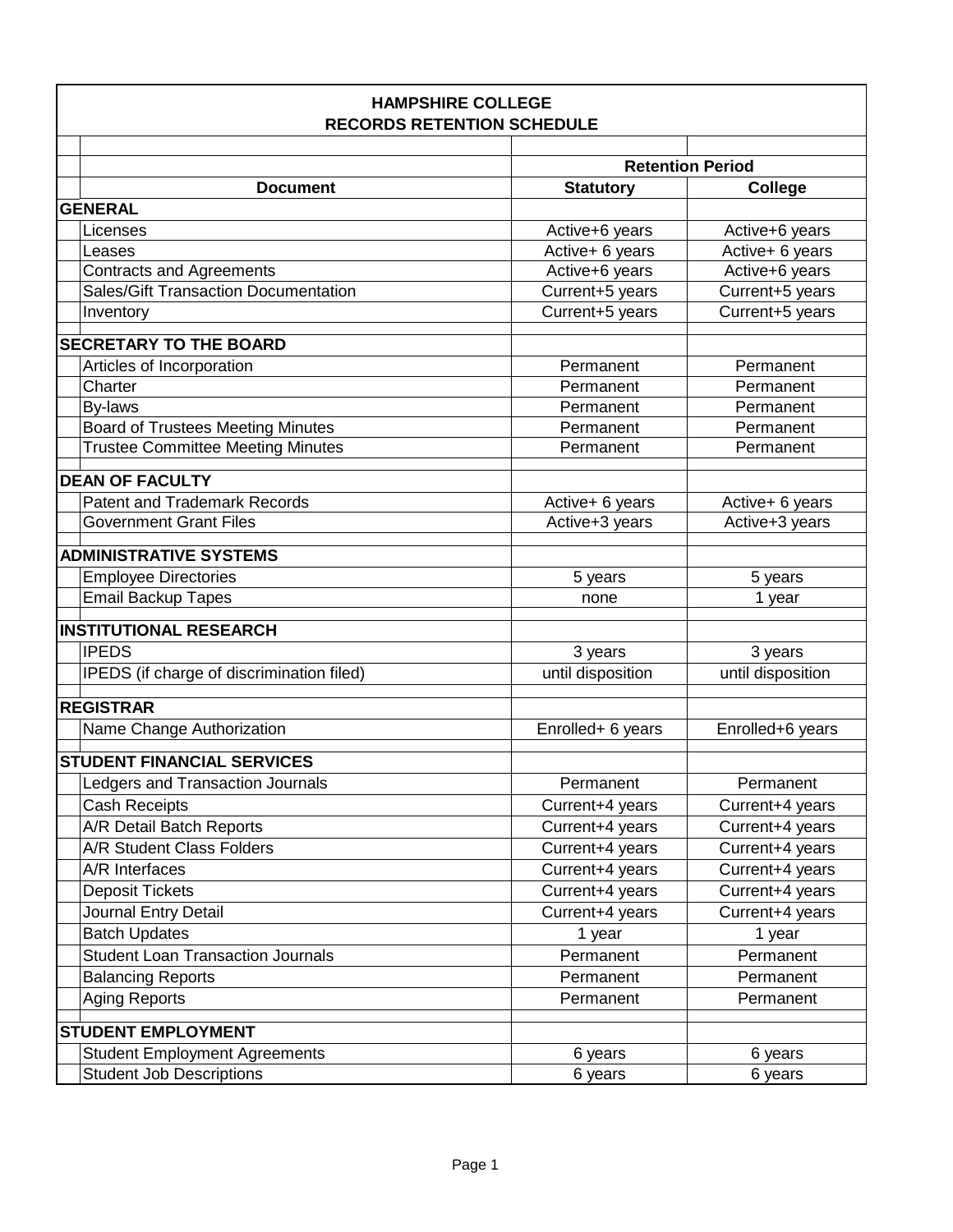|                                                       |                  | <b>Retention Period</b> |  |
|-------------------------------------------------------|------------------|-------------------------|--|
| <b>Document</b>                                       | <b>Statutory</b> | <b>College</b>          |  |
| <b>BUSINESS OFFICE</b>                                |                  |                         |  |
| <b>Investment Committee Meeting Minutes</b>           | Permanent        | Permanent               |  |
| Deeds and Titles                                      | Permanent        | Permanent               |  |
| Deeds and Titles for Donated Real Property Later Sold | none             | Permanent               |  |
| Attorney Opinion Letters (Real Estate)                | Active+4 years   | Permanent               |  |
| Unitrust Tax Returns and Support                      | 3 years          | Permanent               |  |
| <b>Wire Transer Records</b>                           | 5 years          | 5 years                 |  |
| <b>Government Grant Files</b>                         | Active+3 years   | Active+3 years          |  |
| Life Income Agreements                                | none             | Permanent               |  |
| <b>Property Records</b>                               | Active+5 years   | Active+5 years          |  |
| Mortgage, Bond and Long-term Debt Records             | Active+5 years   | Active+5 years          |  |
| Sales of Property Records                             | Active+5 years   | Active+5 years          |  |
| <b>Budget Reports</b>                                 | none             | Active+5 years          |  |
| <b>Estate Files</b>                                   | none             | Permanent               |  |
| Form 990/990T and Support                             | 3 years          | 20 years                |  |
| <b>Closed Out Accounts</b>                            | none             | Permanent               |  |
| <b>Conditional Gifts</b>                              | none             | Permanent               |  |
| <b>Endowment Funds Reports</b>                        | none             | Permanent               |  |
| <b>Restricted Funds Ledger</b>                        | none             | Permanent               |  |
| <b>Statement of Changes</b>                           | none             | Permanent               |  |
| <b>Gifts Batches</b>                                  | none             | 5 years                 |  |
| <b>Cash Receipts</b>                                  | Current+4 Years  | Current+4 Years         |  |
| <b>Deposit Records</b>                                | none             | Current+4 years         |  |
| Journal Entry Detail                                  | none             | Current+4 years         |  |
| <b>Unclaimed Property Filings</b>                     | 6 years          | 6 years                 |  |
| <b>Unclaimed Property Records</b>                     | none             | 6 years                 |  |
| Receipts for Gifts and Sales                          | 6 years          | 6 years                 |  |
| <b>Uncollected Accounts</b>                           | Current+6 years  | Current+6 years         |  |
| Processed/Paid Purchase Orders                        | 5 years          | 5 years                 |  |
| Original Invoices                                     | 5 years          | Current+4 years         |  |
| <b>Expense Reports</b>                                | 5 years          | 5 years                 |  |
| <b>Accounts Payable Check Registers</b>               | 5 years          | 5 years                 |  |
| 1099's                                                | Current+4 years  | Current+4 years         |  |
| <b>Bank Statements</b>                                | 5 years          | 7 years                 |  |
| <b>Bank Reconciliations</b>                           | none             | 7 years from date filed |  |
| <b>Property Tax Exemption Records</b>                 | none             | Permanent               |  |
| <b>Operating Account &amp; Statements</b>             | 7 years          | 7 years                 |  |
| <b>General Ledgers and Operating Ledgers</b>          | Current+5 years  | Permanent               |  |
| <b>Subsidiary Ledgers</b>                             | Current+5 years  | 10 years                |  |
| Journal Vouchers and backup                           | none             | Current+5 years         |  |
| <b>Account Reconciliations</b>                        | none             | 7 years                 |  |
| <b>Audited Financial Statements</b>                   | Current+4 Years  | Permanent-Archived      |  |
| Audit Reports and Supporting Workpapers               | Current+4 Years  | Permanent               |  |
| <b>Management Letters</b>                             | none             | Permanent               |  |
| Massachusetts Sales & Meal Taxes                      | 5 years          | 5 years                 |  |
| <b>Operating Cash Reports</b>                         | 7 years          | 7 years                 |  |
| Massachusetts Form PC                                 | 20 years         | 20 years                |  |
|                                                       |                  |                         |  |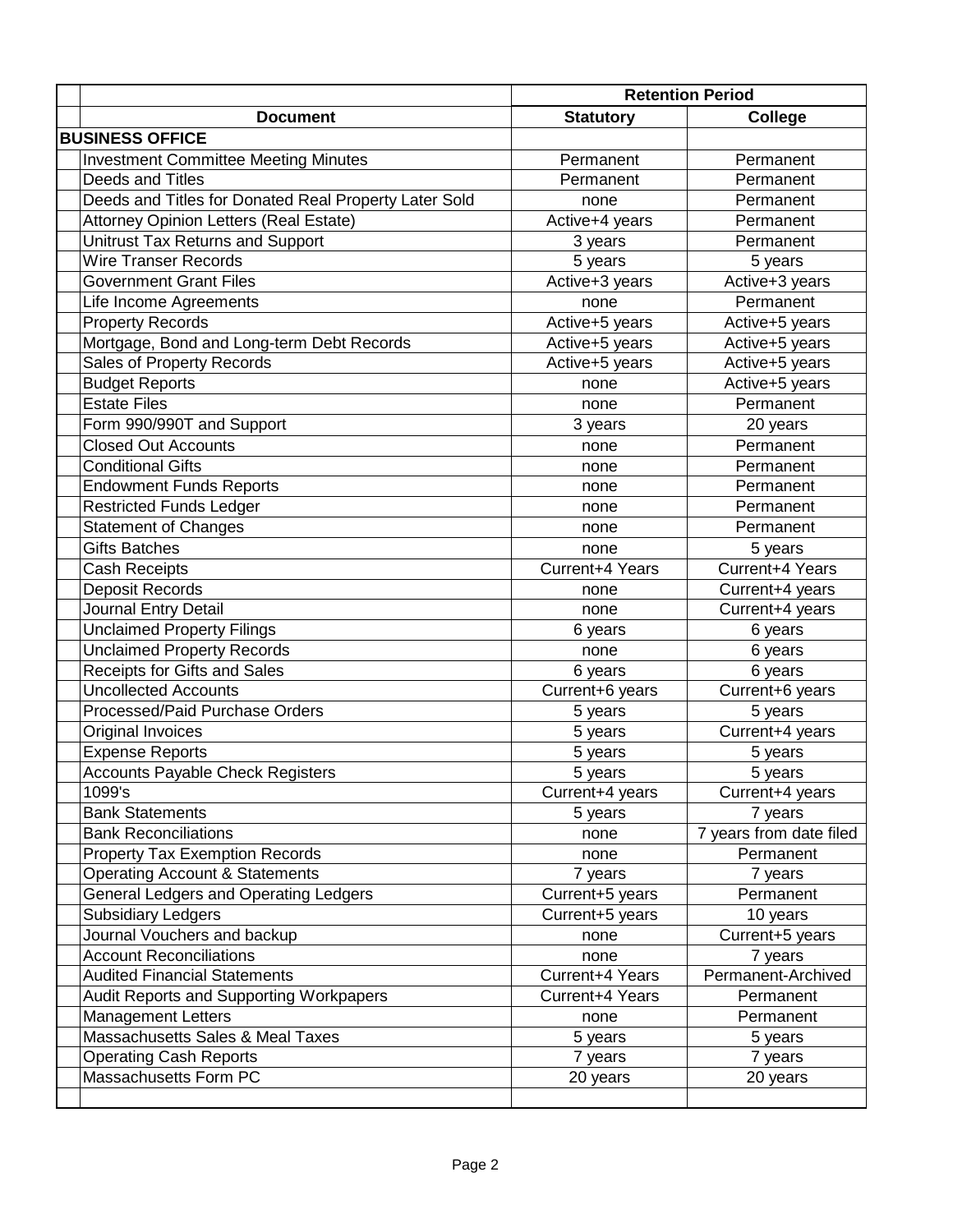|                                                     | <b>Retention Period</b> |                        |  |  |  |  |
|-----------------------------------------------------|-------------------------|------------------------|--|--|--|--|
| <b>Document</b>                                     | <b>Statutory</b>        | <b>College</b>         |  |  |  |  |
| <b>HUMAN RESOURCES</b>                              |                         |                        |  |  |  |  |
| <b>Job Announcements/Advertisements</b>             | 1 year                  | 1 year                 |  |  |  |  |
| Applications/Materials from Individuals Not Hired   | 1 year                  | 1 year                 |  |  |  |  |
| Applications/Materials from Individuals Hired       | Active+1 year           | Active+1 year          |  |  |  |  |
| Letters of Recommendation for Individuals Hired     | Active+6 years          | Active+6 years         |  |  |  |  |
| <b>Employee Beneficiary Designation</b>             | Active                  | Active                 |  |  |  |  |
| <b>Employee Emergency Contacts</b>                  | Active                  | Active                 |  |  |  |  |
| <b>Employee Promotions</b>                          | Active                  | Active                 |  |  |  |  |
| <b>Employee Attendance Records</b>                  | 3 years                 | 3 years                |  |  |  |  |
| <b>Employee Evaluations</b>                         | 3 years                 | 3 years                |  |  |  |  |
| <b>Employee Transfers</b>                           | 3 years                 | 3 years                |  |  |  |  |
| <b>Employee Personnel Actions</b>                   | 3 years                 | 3 years                |  |  |  |  |
| <b>Employee Disciplinary Warnings and Actions</b>   | 3 years                 | 3 years                |  |  |  |  |
| <b>Employee Layoffs or Terminations</b>             | 3 years                 | 3 years                |  |  |  |  |
|                                                     | Later of Active+1 year  | Later of Active+1 year |  |  |  |  |
| Employee/Student Employment Eligibility Forms (I-9) | or 3 years after hired  | or 3 years after hired |  |  |  |  |
| <b>EEO-6 Reports</b>                                | 3 years                 | 3 years                |  |  |  |  |
| <b>Superseded Staff Handbooks</b>                   | 10 years                | 10 years               |  |  |  |  |
| Superseded Job Descriptions                         | 10 years                | 10 years               |  |  |  |  |
| <b>Employee Accident Reports</b>                    | 6 years                 | 6 years                |  |  |  |  |
| <b>Employe Exposure Reports</b>                     | 30 years                | 30 years               |  |  |  |  |
| <b>Employee Injury/Medical Compaint Records</b>     | 6 years                 | 6 years                |  |  |  |  |
| Individual Employee Files                           | Life                    | Life                   |  |  |  |  |
| <b>Employee Educational Assistance</b>              | Life                    | Life                   |  |  |  |  |
| <b>Sick Leave Benefits</b>                          | Life                    | Life                   |  |  |  |  |
| <b>Retirement Benefits Accrued</b>                  | Life                    | Life                   |  |  |  |  |
| <b>Disability Records</b>                           | Life                    | Life                   |  |  |  |  |
| <b>Actuarial Records</b>                            | 6 years                 | 6 years                |  |  |  |  |
| Incentive Plans (after expiration)                  | 6 years                 | 6 years                |  |  |  |  |
| Retirement Plans (after expiration)                 | 6 years                 | 6 years                |  |  |  |  |
|                                                     |                         |                        |  |  |  |  |
| <b>PAYROLL</b>                                      |                         |                        |  |  |  |  |
| <b>Wage Rate Tables</b>                             | 3 years                 | 3 years                |  |  |  |  |
| Wage or Salary History                              | 6 years                 | 6 years                |  |  |  |  |
| Salary or Current Rate of Pay                       | 6 years                 | 6 years                |  |  |  |  |
| <b>Payroll Deductions</b>                           | 6 years                 | 6 years                |  |  |  |  |
| <b>Timesheets</b>                                   | 5 years                 | 7 years                |  |  |  |  |
| W-2 and W-4 Forms                                   | 6 years                 | 6 years                |  |  |  |  |
| Garnishments                                        | Active                  | Active                 |  |  |  |  |
| Payroll Register                                    | 6 years                 | 6 years                |  |  |  |  |
| Notices of Employment Security Claims               | 4 years                 | 4 years                |  |  |  |  |
| Forms 941 and 945                                   | 4 years                 | 4 years                |  |  |  |  |
| <b>Student Timesheets</b>                           | 6 years                 | 7 years                |  |  |  |  |
|                                                     |                         |                        |  |  |  |  |